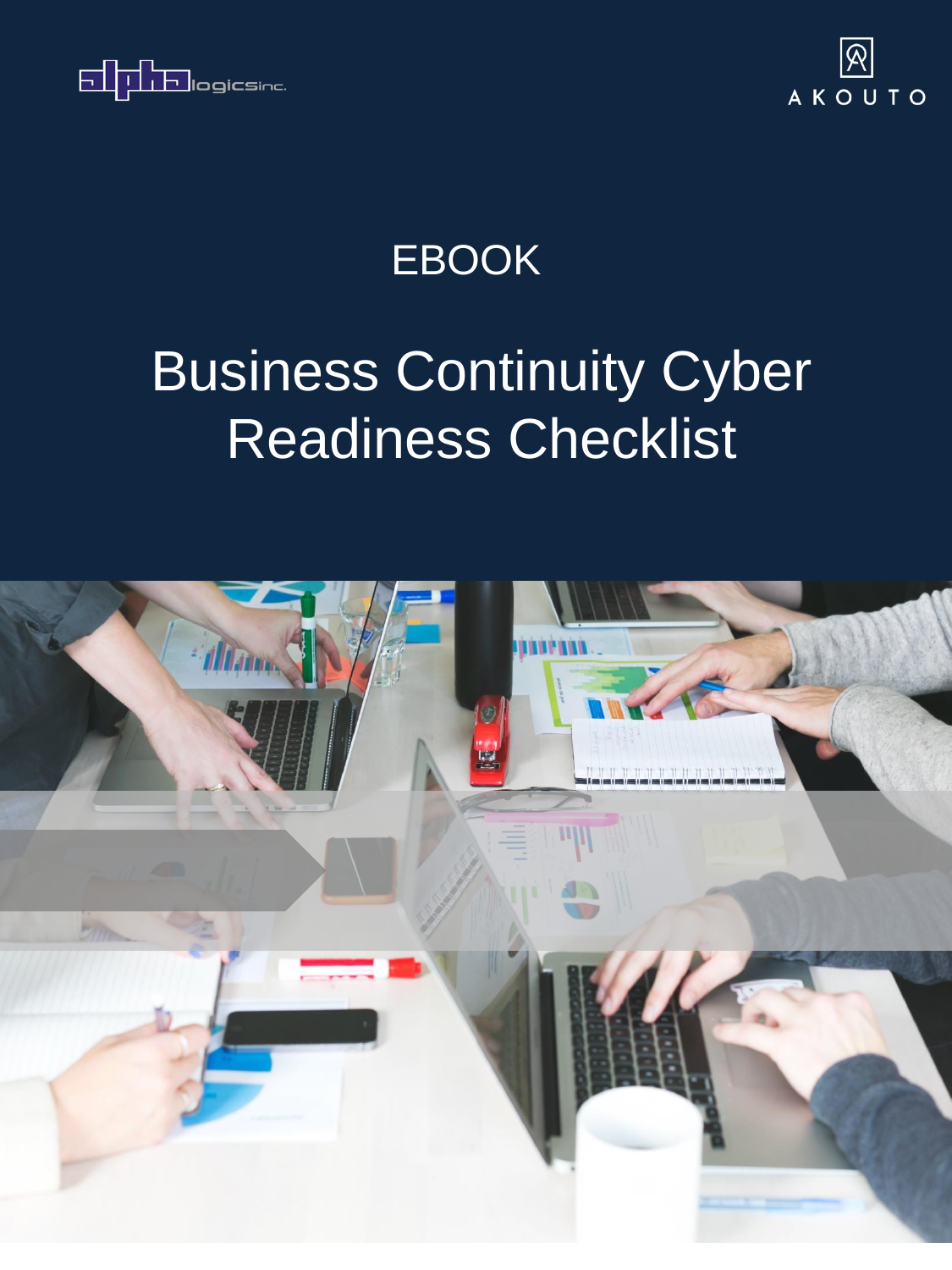Business disruptions from unanticipated events can cost money. Lost revenue plus extra expenses mean reduced profits and large loses that many small and medium business are unable to overcome.

Being prepared with a plan will help you minimize the risk that an emergency poses to your employees, clients and suppliers, the continuity of your business operations and your bottom line. Use the following checklist as a starting point for building your company's cyber readiness and ability to respond to a crisis.

#### **Getting Started**

1

2

3

Appoint an emergency coordinator and/or team with defined roles and responsibilities for preparedness and response planning. Be sure to include your IT support team.

Create a list identifying essential employees and other critical inputs and data required to maintain business operations by location.

Back-up all data and ensure easy and secure access to that data.

| <b>Employee Readiness</b>                                                                                                                                       |  |
|-----------------------------------------------------------------------------------------------------------------------------------------------------------------|--|
| <b>Training:</b> Provide your staff with cyber-awareness training, inform them about<br>phishing email campaigns exploiting the latest threats like "COVID-19". |  |
| <b>Work Environment:</b> Implement preventive hygiene for shared workstations such<br>as providing antimicrobial wipes for shared keyboards and mice.           |  |
| <b>Teleworking / VPN Access:</b> Set up remote access such as VPN and ask<br>employees to test and confirm that they are able to work remotely if needed.       |  |
| Make sure that employees who can work from home, have anti-virus on their<br>computers and can connect to critical business systems remotely and safely.        |  |
| Confirm that staff know how to securely share documents such as using<br>password-protected ZIP files or using secure cloud storage.                            |  |
| <b>IT Staff Backup:</b> Ensure there is more than one person with credentials for<br>accessing critical IT systems and applications.                            |  |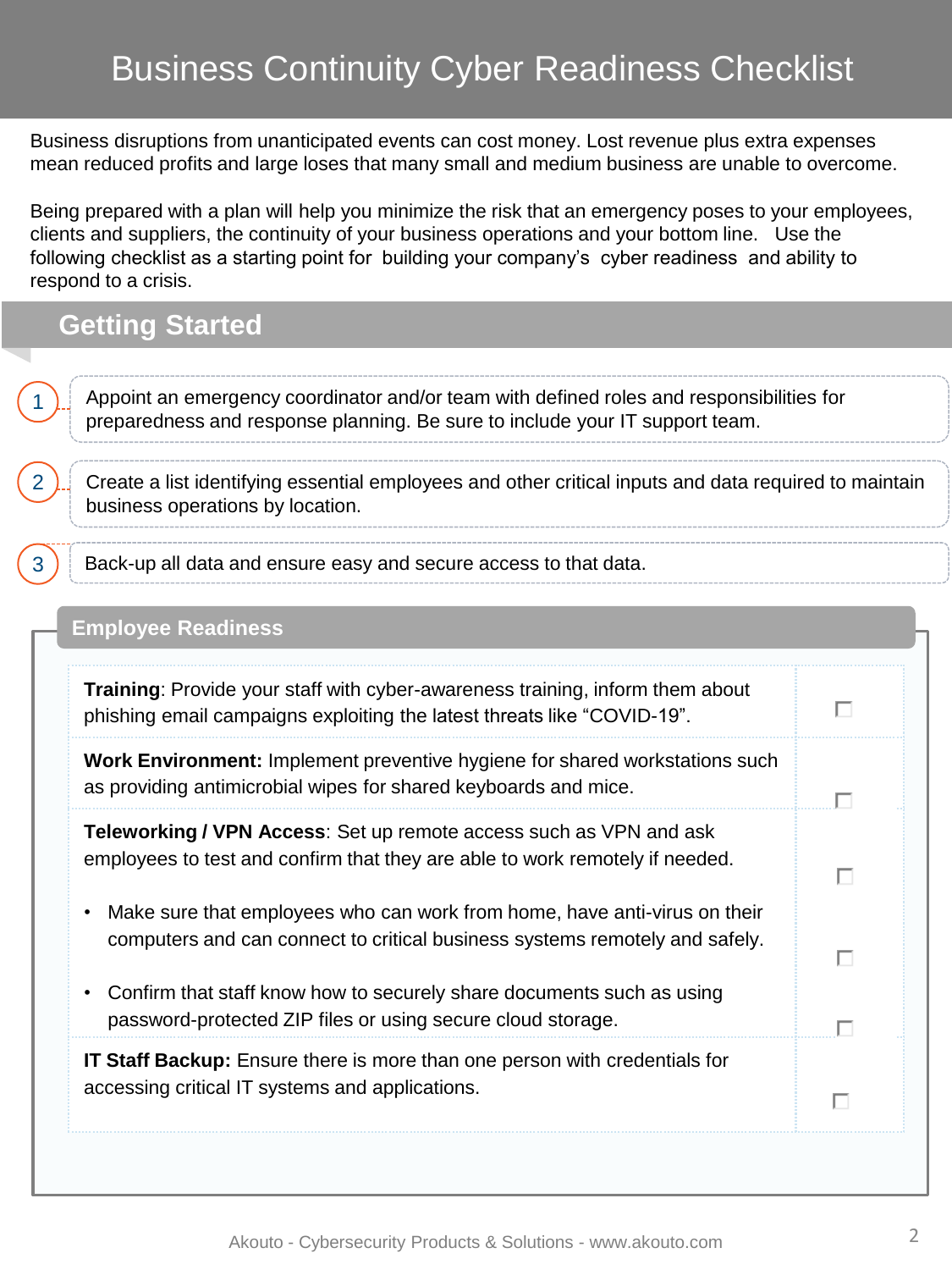## Business Continuity Cyber Readiness Checklist

#### **Communication**

| <b>Business Phone Line Accessibility:</b> Ensure that your primary business phone<br>number can be forwarded to a different number and is remotely accessible<br>should your primary business location become inaccessible due to event like a<br>quarantine. |  |
|---------------------------------------------------------------------------------------------------------------------------------------------------------------------------------------------------------------------------------------------------------------|--|
| <b>Email.</b> Be sure that key email accounts will continue to be remotely accessible in<br>the event that your primary location becomes inaccessible. Have provisions for<br>remotely accessibility to needed email accounts.                                |  |
| Video Conferencing / Conference Bridge: Ensure that systems have been<br>setup to enable your employees to collaborate remotely via video or phone<br>conferencing such as Zoom or GoToMeeting.                                                               |  |
| Data Privacy/Confidentiality: Provide routine status updates to keep staff,<br>clients, suppliers and partners informed, however be sure not to violate privacy<br>rights or disclose personal or private information like individual health status.          |  |
| <b>Emergency Contacts:</b> Provide an emergency contact list and ensure staff know<br>who to contact for information in the event of a crisis or emergency.                                                                                                   |  |

#### **Equipment & Utilities**